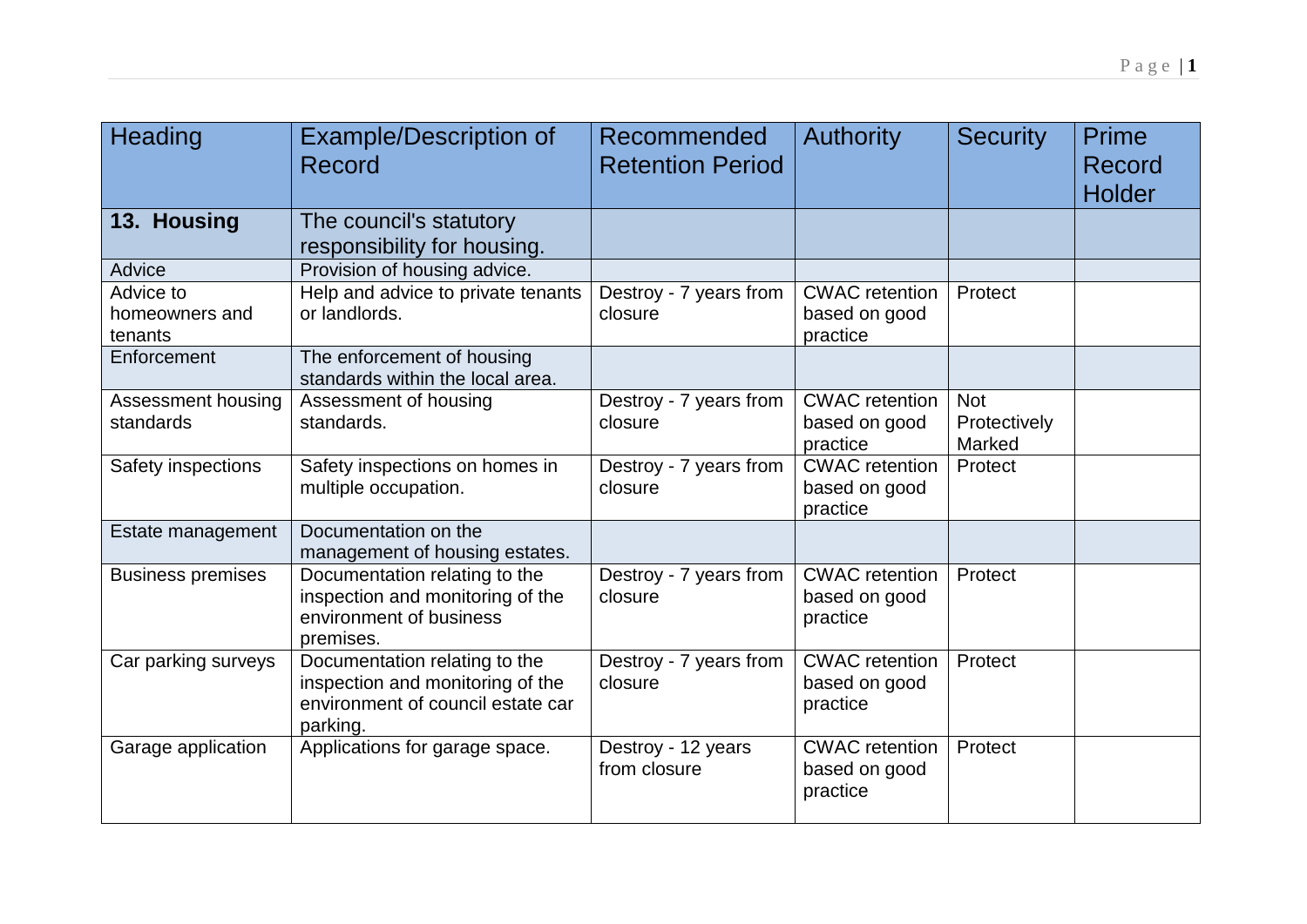| Heading                     | <b>Example/Description of</b><br>Record                                                                                    | Recommended<br><b>Retention Period</b>          | <b>Authority</b>                                   | <b>Security</b> | <b>Prime</b><br>Record<br><b>Holder</b> |
|-----------------------------|----------------------------------------------------------------------------------------------------------------------------|-------------------------------------------------|----------------------------------------------------|-----------------|-----------------------------------------|
| Garage application          | Applications for garage space.                                                                                             | Destroy - 12 years<br>from closure              | <b>CWAC</b> retention<br>based on good<br>practice | Protect         |                                         |
| Garage rental               | Documentation relating to garage<br>rental and allocation.<br>Tenant file                                                  | Destroy 12 years from<br>termination of tenancy | Common<br>Practice, RMS<br>p.31                    | Protect         |                                         |
| <b>Housing inspections</b>  | Documentation relating to the<br>inspection and monitoring of the<br>environment of the council<br>housing estate.         | Until<br>superseded                             | <b>CWAC</b> retention<br>based on good<br>practice | Protect         |                                         |
| Neighbour disputes          | Documentation relating to the<br>resolution of neighbour disputes<br>involving council tenants.                            | Destroy 7 years after<br>last action            | <b>CWAC</b> retention<br>based on good<br>practice | Confidential    |                                         |
| Housing provision           | Information relating to the<br>provision of housing.                                                                       |                                                 |                                                    |                 |                                         |
| Allocations                 | Information relating to the process<br>of allocating property (homes and<br>garages) to applicants on the<br>waiting list. | Destroy - 10 years<br>from closure              | <b>CWAC</b> retention<br>based on good<br>practice | Confidential    |                                         |
| Assessment<br>housing needs | Assessment of whether applicant<br>is eligible for services or<br>judgement about what service we<br>should provide.       | Destroy - 7 years from<br>closure               | <b>CWAC</b> retention<br>based on good<br>practice | Confidential    |                                         |
| Homelessness                | Process in providing short term<br>and emergency accommodation<br>for homeless people.                                     | Until superseded                                | <b>CWAC</b> retention<br>based on good<br>practice | Confidential    |                                         |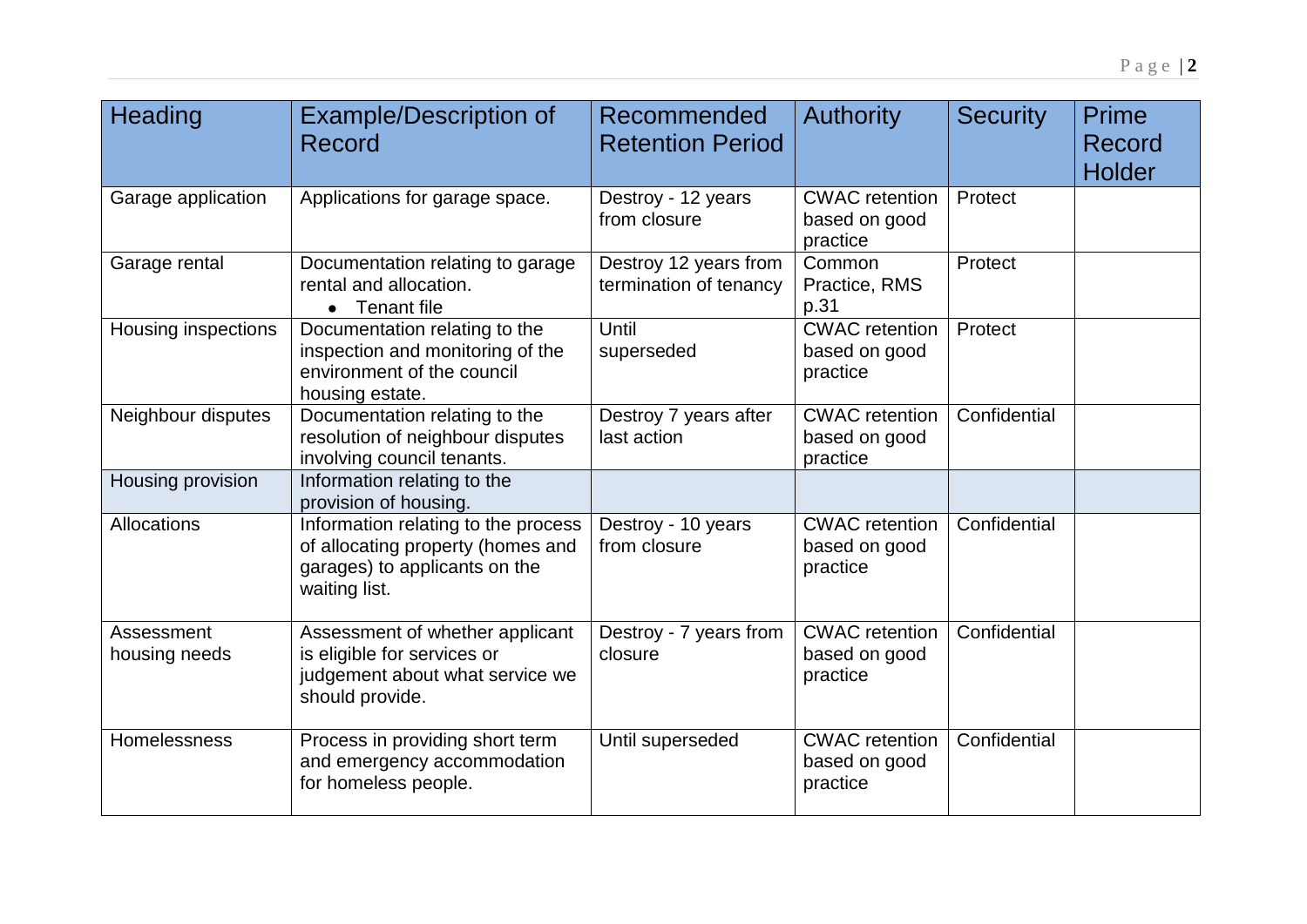| Heading                              | <b>Example/Description of</b><br>Record                                                                                                                                  | Recommended<br><b>Retention Period</b> | <b>Authority</b>                                   | <b>Security</b>                      | Prime<br>Record<br><b>Holder</b> |
|--------------------------------------|--------------------------------------------------------------------------------------------------------------------------------------------------------------------------|----------------------------------------|----------------------------------------------------|--------------------------------------|----------------------------------|
| Hostel providers                     | Documentation relating to hostel<br>providers and youth hostels in<br>general.                                                                                           | Destroy - 7 years from<br>closure      | <b>CWAC</b> retention<br>based on good<br>practice | <b>Not</b><br>protectively<br>marked |                                  |
| Housing applications                 | Documents related to housing<br>applications - successful                                                                                                                | Placed on tenancy<br>files             | <b>CWAC</b> retention<br>based on good<br>practice | Confidential                         |                                  |
| Housing applications<br>unsuccessful | Documents related to<br>unsuccessful housing applications<br>Council housing<br>applications forms<br>Application for transfer of<br>tenancy and supporting<br>documents | Destroy - 7 years from<br>closure      | <b>RGLA 3.27</b>                                   | Confidential                         |                                  |
| Housing applications<br>register     | The register of individual housing<br>applications.<br>• Council housing register                                                                                        | Permanent - offer to<br>archivist      | <b>RGLA 3.26</b>                                   | Protect                              |                                  |
| Housing exchanges                    | Current register of properties<br>available for exchange.<br>Mutual exchange list                                                                                        | Destroy - 7 years from<br>closure      | <b>CWAC</b> retention<br>based on good<br>practice | <b>Not</b><br>protectively<br>marked |                                  |
| Housing stock<br>requirements        | Information on amount and type<br>of housing stock required.<br>Stock monitoring records                                                                                 | Destroy - 4 years after<br>last action | <b>RGLA 8.10</b>                                   | <b>Not</b><br>protectively<br>marked |                                  |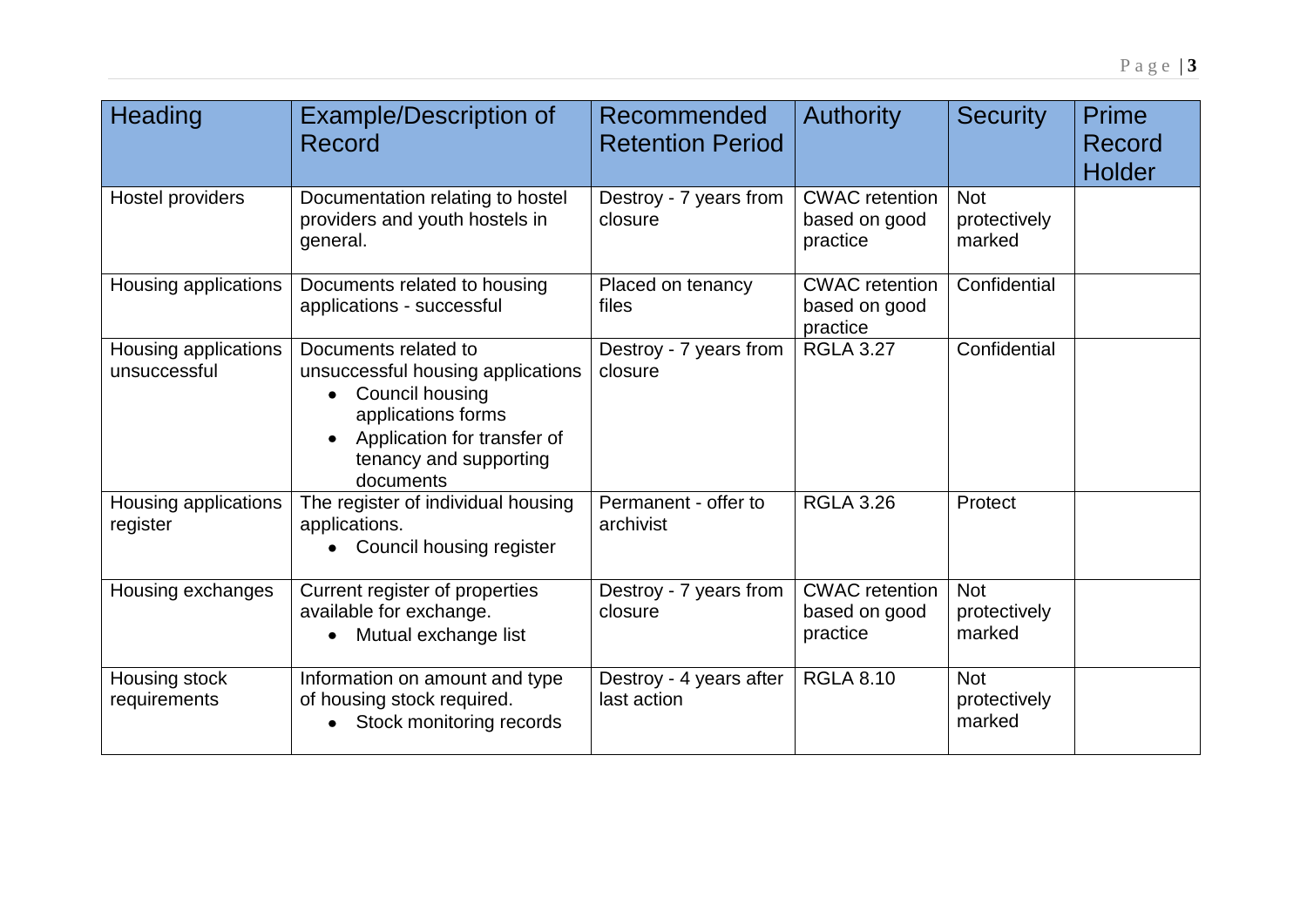| Heading                         | <b>Example/Description of</b><br>Record                                                             | Recommended<br><b>Retention Period</b>   | <b>Authority</b>                                   | <b>Security</b>                      | <b>Prime</b><br>Record<br><b>Holder</b> |
|---------------------------------|-----------------------------------------------------------------------------------------------------|------------------------------------------|----------------------------------------------------|--------------------------------------|-----------------------------------------|
| Landlord<br>accreditation       | Landlord accreditation schemes.<br>List of accredited landlords and<br>accredited properties        | Maintain current                         | <b>CWAC</b> retention<br>based on good<br>practice | <b>Not</b><br>protectively<br>marked |                                         |
| Sheltered housing               | Information on the provision of<br>sheltered housing.                                               | Until superseded                         | <b>CWAC</b> retention<br>based on good<br>practice | <b>Not</b><br>protectively<br>marked |                                         |
| Housing stock                   | Information relating to housing<br>stock. Property may be identified<br>by address and by the UPRN. |                                          |                                                    |                                      |                                         |
| Demolition                      | Demolition of housing stock.<br>• Property file                                                     | Destroy 12 years from<br>demolition      | <b>Limitation Act</b><br>1980                      | <b>Not</b><br>protectively<br>marked |                                         |
| Emergency<br>maintenance        | Emergency or unplanned<br>maintenance to council housing.<br>Property file                          | Life of property plus<br>12 years        | <b>Limitation Act</b><br>1980                      | <b>Not</b><br>protectively<br>marked |                                         |
| Housing grants over<br>£50,000  | Documentation relating to<br>housing grants.<br>Property file<br>Grants over £50,000                | Destroy - 12 years<br>after last payment | <b>Limitations Act</b><br>1980. RGLA<br>7.19       | Protect                              |                                         |
| Housing grants<br>under £50,000 | Documentation relating to<br>housing grants.<br>Property file<br>Grants under £50,000               | Destroy - 6 years after<br>last payment  | <b>Limitations Act</b><br>1980. RGLA<br>7.19       | Protect                              |                                         |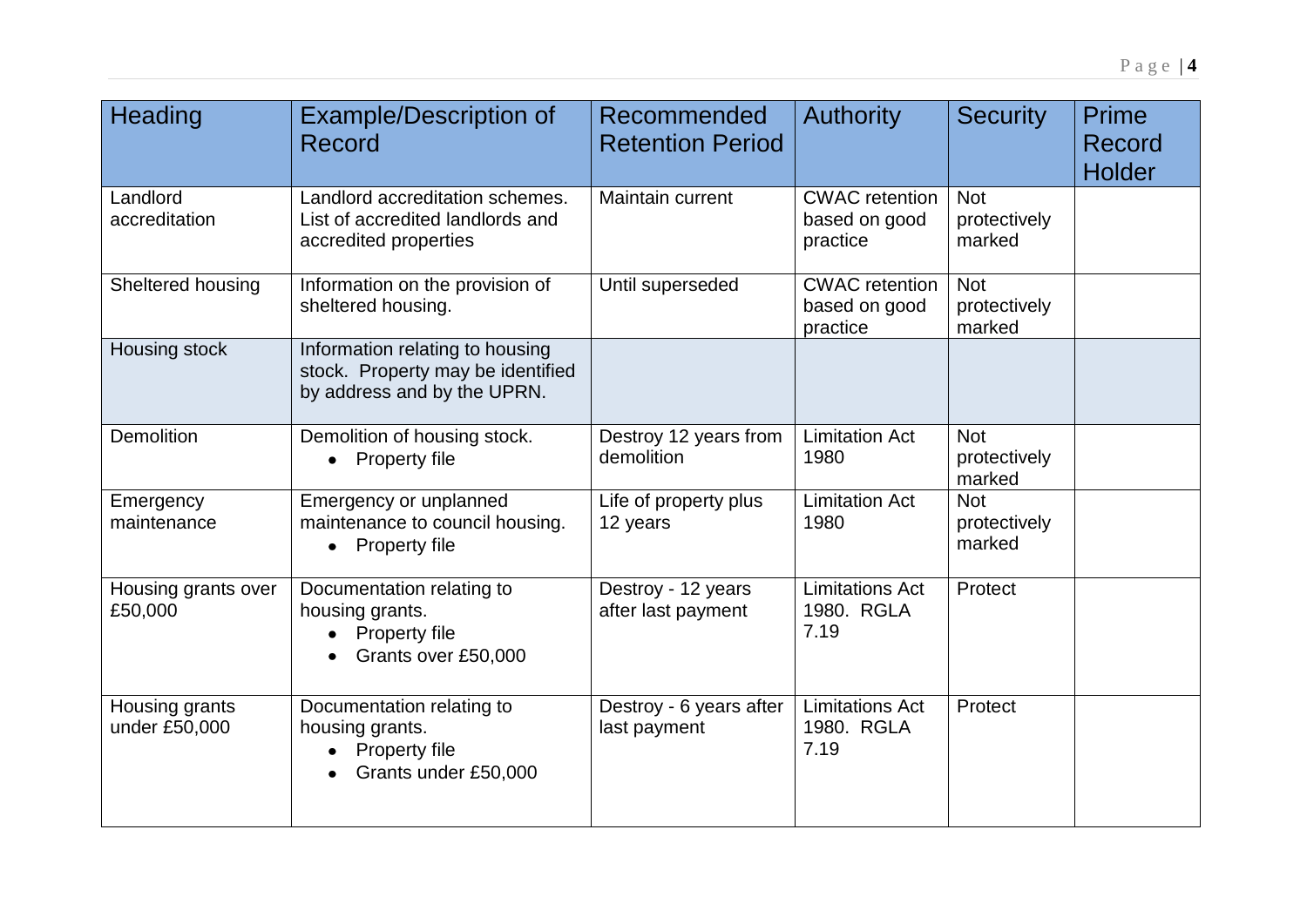| Heading                   | <b>Example/Description of</b><br>Record                                                            | Recommended<br><b>Retention Period</b>                                                    | <b>Authority</b>                                                                 | <b>Security</b>                      | Prime<br>Record<br><b>Holder</b> |
|---------------------------|----------------------------------------------------------------------------------------------------|-------------------------------------------------------------------------------------------|----------------------------------------------------------------------------------|--------------------------------------|----------------------------------|
| Leases                    | Documentation relating to leases.<br>Property file                                                 | Destroy 15 years after<br>expiry of lease                                                 | <b>CWAC</b> retention<br>based on good<br>practice                               | Protect                              |                                  |
| Planned<br>maintenance    | Program of maintenance to<br>council housing over the next<br>maintenance period.<br>Property file | Maintain current                                                                          | <b>CWAC</b> retention<br>based on good<br>practice                               | <b>Not</b><br>protectively<br>marked |                                  |
| Private housing<br>grants | Provision of grant assistance to<br>improve the condition of private<br>housing.                   | Destroy - 5 years after<br>closure                                                        | Housing Grants,<br>Construction &<br>Regeneration<br>Act 1996                    | Protect                              |                                  |
| Property adaptations      | Details of properties adapted to<br>clients' needs.                                                | Destroy - 5 years after<br>closure                                                        | Housing Grants,<br>Construction &<br>Regeneration<br>Act 1996                    | <b>Not</b><br>protectively<br>marked |                                  |
| Repairs and<br>renovation | Documents relating to repairs and<br>renovations of housing.                                       | Destroy - 5 years after<br>closure                                                        | Housing Grants,<br>Construction &<br>Regeneration<br><b>Act 1996</b>             | <b>Not</b><br>protectively<br>marked |                                  |
| <b>Risk assessment</b>    | Register of asbestos in council<br>housing.<br><b>Asbestos Register</b>                            | Destroy - 50 years<br>from last action or age<br>75 years from date of<br>birth (greater) | Control of<br>Asbestos at<br><b>Work</b><br><b>Regulations</b><br>1987. RGLA 9.4 | <b>Not</b><br>protectively<br>marked |                                  |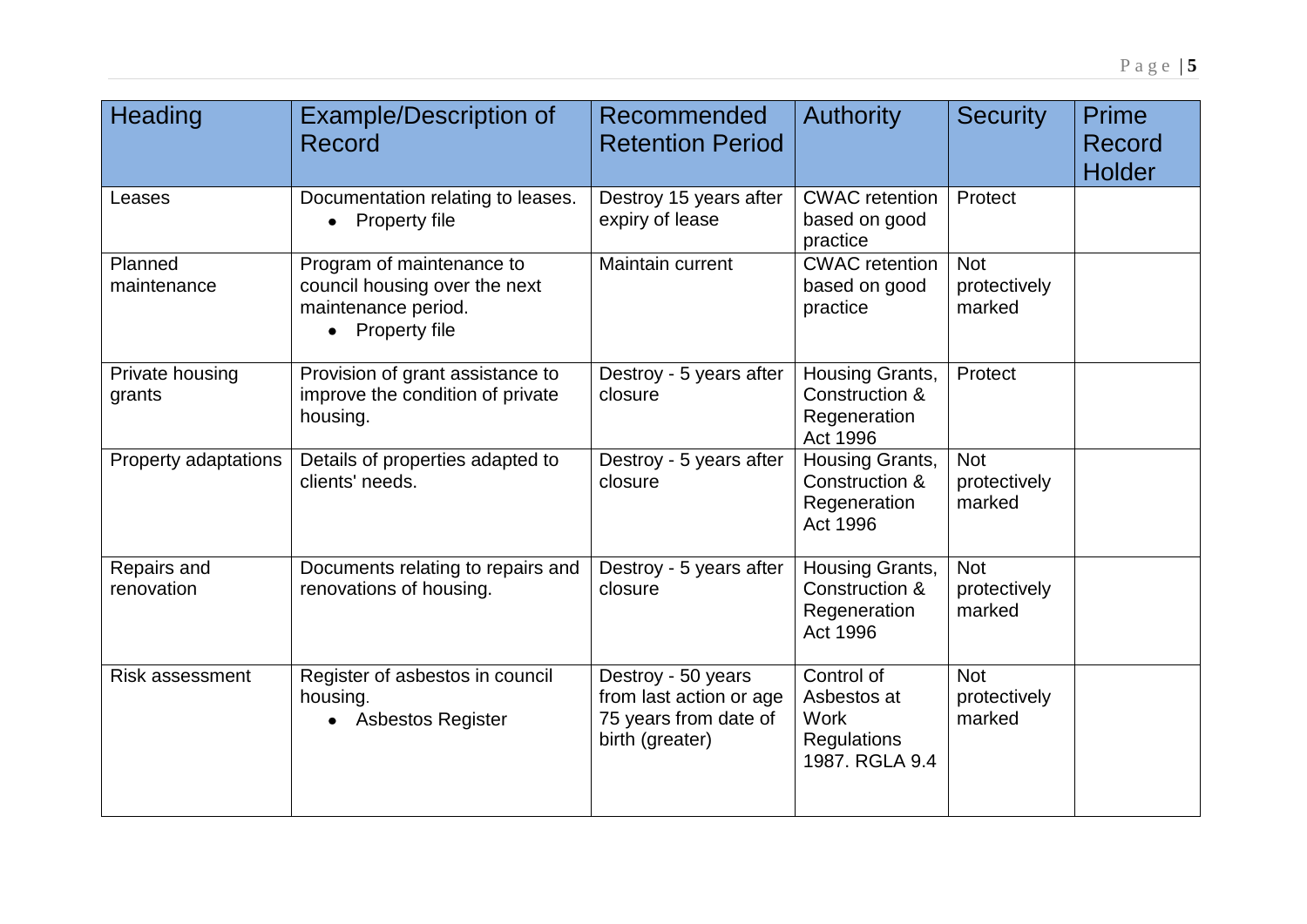| <b>Heading</b>                        | <b>Example/Description of</b><br>Record                                                                                                              | Recommended<br><b>Retention Period</b>             | <b>Authority</b>                                              | <b>Security</b>                      | <b>Prime</b><br>Record<br><b>Holder</b> |
|---------------------------------------|------------------------------------------------------------------------------------------------------------------------------------------------------|----------------------------------------------------|---------------------------------------------------------------|--------------------------------------|-----------------------------------------|
| Unauthorised<br>occupants             | Squatters and unauthorised<br>occupants.                                                                                                             | Destroy - 7 years after<br>closure                 | <b>CWAC</b> retention<br>based on good<br>practice            | <b>Not</b><br>protectively<br>marked |                                         |
| Managing tenancies                    | Information relating to the<br>tenancy.                                                                                                              |                                                    |                                                               |                                      |                                         |
| Adaptations                           | Discretionary assistance to<br>disabled and elderly council<br>tenants for their dwellings and<br>gardens outside of normal<br>tenancy arrangements. | Destroy - 5 years after<br>closure                 | Housing Grants,<br>Construction &<br>Regeneration<br>Act 1996 | Confidential                         |                                         |
| <b>Adaptations grants</b>             | Provision of grant assistance to<br>the adapting of homes.                                                                                           | Destroy - 5 years after<br>closure                 | Housing Grants,<br>Construction &<br>Regeneration<br>Act 1996 | Protect                              |                                         |
| Advice                                | Advice given to council tenants.                                                                                                                     | Destroy - 7 years after<br>closure                 | <b>CWAC</b> retention<br>based on good<br>practice            | <b>Not</b><br>protectively<br>marked |                                         |
| Agreements<br><b>Ordinary Tenancy</b> | Documentation relating to the<br>tenancy agreement.                                                                                                  | Destroy - 6 years after<br>tenancy has expired     | <b>Limitations Act</b><br>1980                                | Confidential                         |                                         |
| <b>Agreements Under</b><br>Seal       | Documentation relating to the<br>tenancy agreement.                                                                                                  | Destroy - 12 years<br>after tenancy has<br>expired | <b>Limitations Act</b><br>1980                                | Confidential                         |                                         |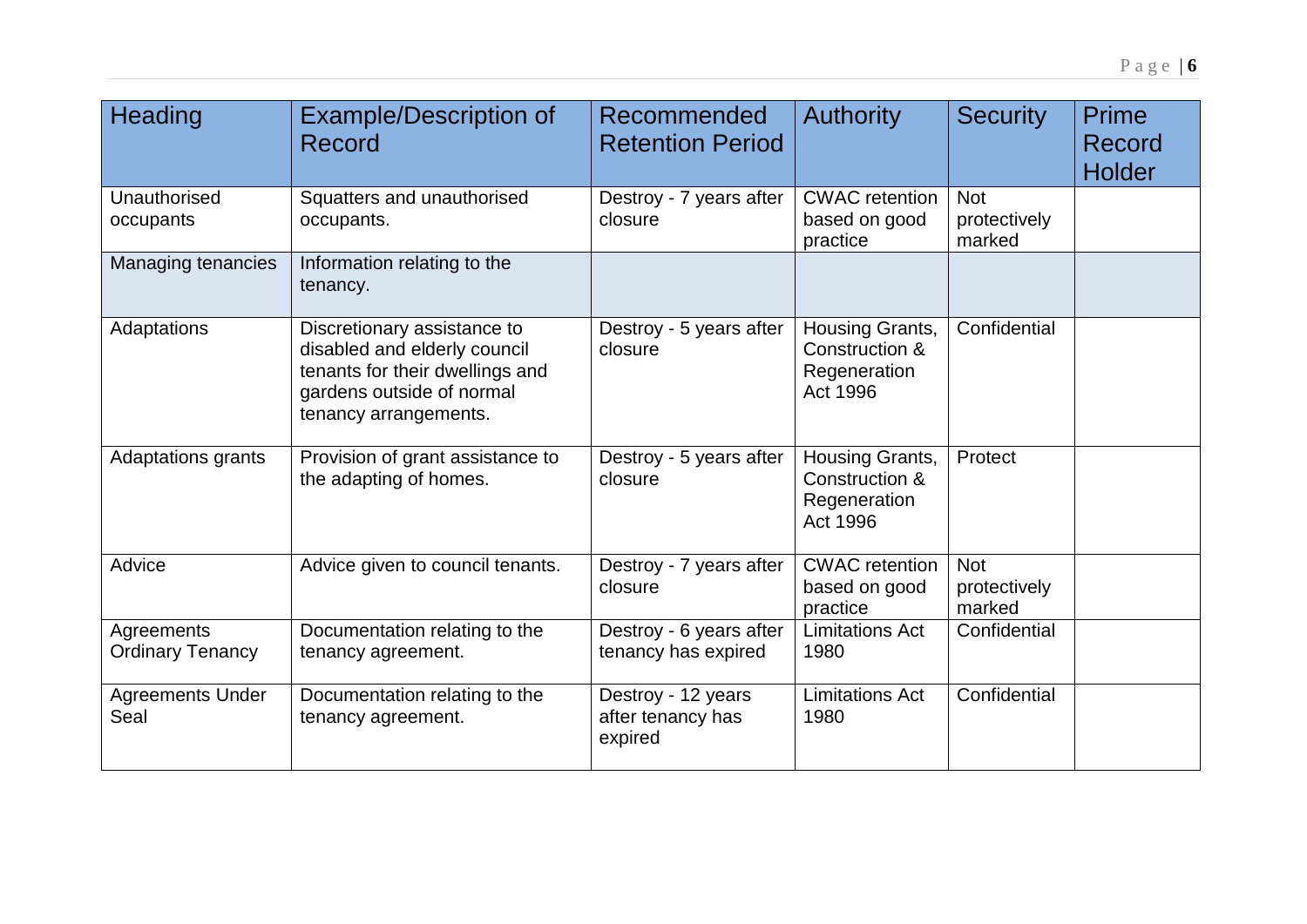| Heading                  | <b>Example/Description of</b><br><b>Record</b>                                                                                           | Recommended<br><b>Retention Period</b>          | <b>Authority</b>                                   | <b>Security</b>                      | <b>Prime</b><br><b>Record</b><br><b>Holder</b> |
|--------------------------|------------------------------------------------------------------------------------------------------------------------------------------|-------------------------------------------------|----------------------------------------------------|--------------------------------------|------------------------------------------------|
| Approving<br>alterations | Permission requested by tenants<br>to undertake alterations.                                                                             | Destroy 12 years from<br>termination of tenancy | RMS p.31                                           | Protect                              |                                                |
| <b>Breaches</b>          | Documentation relating to the<br>notification and enforcement of<br>breaches of council tenancy<br>agreements. Includes rent<br>arrears. | Destroy 12 years from<br>termination of tenancy | RMS p.31                                           | Confidential                         |                                                |
| Evictions                | Documentation relating to<br>evictions of specific tenants.                                                                              | Destroy 12 years from<br>termination of tenancy | RMS p.31                                           | Confidential                         |                                                |
| Housing repairs          | Housing repairs documentation<br>relating to specific properties.                                                                        | Destroy 12 years from<br>termination of tenancy | RMS p.31                                           | <b>Not</b><br>protectively<br>marked |                                                |
| Insurance                | Contents insurance for council<br>tenants.                                                                                               | Destroy 12 years from<br>termination of tenancy | RMS p.31                                           | Protect                              |                                                |
| <b>Rent arrears</b>      | Documentation relating to rent<br>arrears.                                                                                               | Destroy - 7 years after<br>closure              | <b>RGLA 7.18</b>                                   | Confidential                         |                                                |
| <b>Rent setting</b>      | Documentation relating to rent<br>setting of housing.                                                                                    | Destroy after 12 years                          | <b>CWAC</b> retention<br>based on good<br>practice | <b>Not</b><br>protectively<br>marked |                                                |